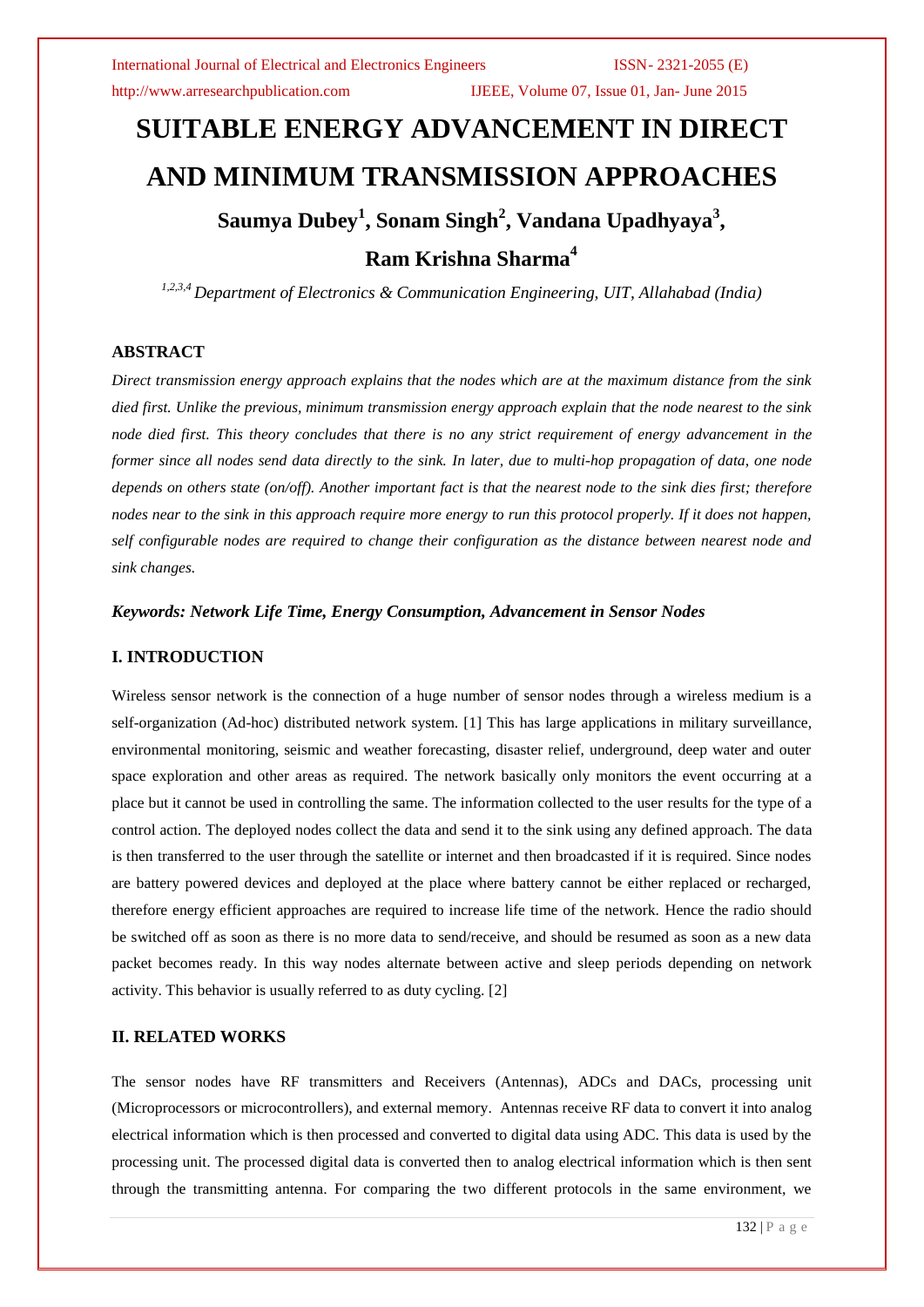### http://www.arresearchpublication.com IJEEE, Volume 07, Issue 01, Jan- June 2015

neglect the energy consumption by the above components of the nodes. The energy consumption of these blocks is same for both the protocols. Hence we want to calculate energy consumption using only routing techniques. [4]

The radio module can be explained as follows:

The receiver and transmitter circuits consume energy in equal amount. The transmitter amplifier consumes excess energy to strengthened data so that the information is being capable of reaching at the receiver of another node successfully. [5, 6] The basic concept behind this theory is the concept of friss loss in wireless medium which explains that the strength of a signal in wireless medium decreases as the distance increases.



### **Fig. 1: Radio Module in A WSN**

The radio module also explains that the energy consumption due to receiving circuit is not applicable if data is not received by the receiving antenna but it is gathered via sensors connected for suitable applications and requirements. The radio module (in Fig. 1) explains following energy consumption in a WSN:

Energy consumed by the receiver section *RX elec <sup>E</sup> <sup>b</sup>* , *<sup>d</sup> bE* ……………………………………………. (1)

Energy consumed by the transmitter section 2 *E b* , *d bE bE d TX elec amp* ……………………………... (2)

'b' is the data bits to be transmitted, 'E<sub>elec</sub>' J/bits is the energy consumption by transmitting as well as receiving circuits,  $E_{amp}$ ' J/bits-m<sup>2</sup> is the energy consumption per bit per meter square distance. 'd' is the distance between two consecutive nodes for which the radio module is explained.

Since friss loss is inversely proportional to  $d^2$ , therefore  $E_{amp}$  is directly proportional to  $d^2$ .

In Direct Transmission Energy Approach; [3] the sensor nodes directly send their data to the sink without any involvement of other sensor nodes. This approach is known as single-hop approach. Since all nodes sense environment and gather information accordingly therefore their receivers are switched off permanently. If distance between two consecutive nodes is r then  $n<sup>th</sup>$  node consumes energy equal to the transmission energy for distance equal to 'nr' as shown in Fig. 2 (at next page). Hence total energy consumption by n<sup>th</sup> node of the network,

2 2 2 *E b* , *d* 0 *bE d bE d bE nr TX amp amp amp* …………………………………………………………. (3)



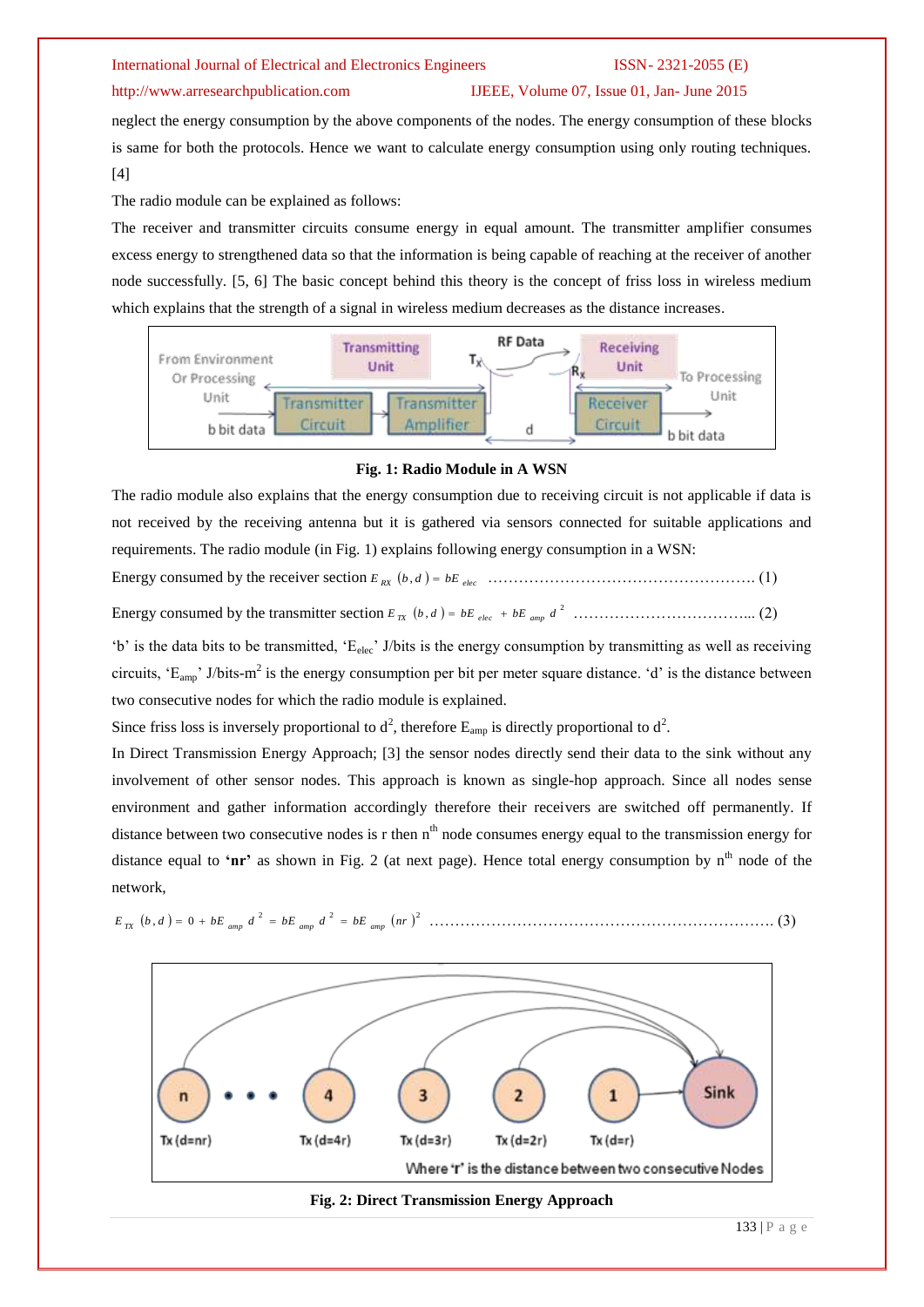### http://www.arresearchpublication.com IJEEE, Volume 07, Issue 01, Jan- June 2015

As distance of the node from the sink increases in direct transmission energy approach, the energy consumption of that node also increases from equation (2). If initial energy of all the batteries is equal,  $n<sup>th</sup>$  node will die first. In minimum transmission energy approach; [3] information is sent node to node. This is also called multi-hop propagation. In this approach it is clear that the  $n<sup>th</sup>$  node does not consumes energy for receiving any data as it only collects data from environment through the sensor. The next node receives that data and sends it to next one addition with the data collected from the environment. Hence  $n^{th}$  node consumes energy following equation (2).

From the above theory, it is clear that the nearest node will die first and the furthest node will die at last. This is shown in Fig. 3. This situation is slightly complex as the nearest node die, the second nearest node must be communicate directly to the sink otherwise no data will reach to the sink while (n-1) nodes are alive.

This complexity can be removed only by dynamic configuration of the nodes.



**Fig. 3: Minimum Transmission Energy Approach**

As the first node dies, the second node must communicate to the sink. As the second node die, third node must communicate to the sink and so on.

If  $n<sup>th</sup>$  node gets data from the environment and no other nodes get then the total energy consumption in WSN will be equal to the summation of  $(n-1)$  time's energy consumption by unit receiver and n time's energy consumption by unit transmitter. Hence energy consumption in this case will be equal to  $(2n-1)bE_{elec} + nbE_{amp}r^2$ . This energy is equal to the energy consumption by first node when all nodes get data from environment.

# **III. WORK DONE**

The above two approaches show that the minimum energy transmission approach is slightly complex than that of direct transmission approach which is very simple in action and also in algorithm. In such cases advancement in the network is required. If we can increase the energy of those nodes that are going to die first then they will operate with all other nodes. Summary is the life time of those nodes will increase up to the mark. These nodes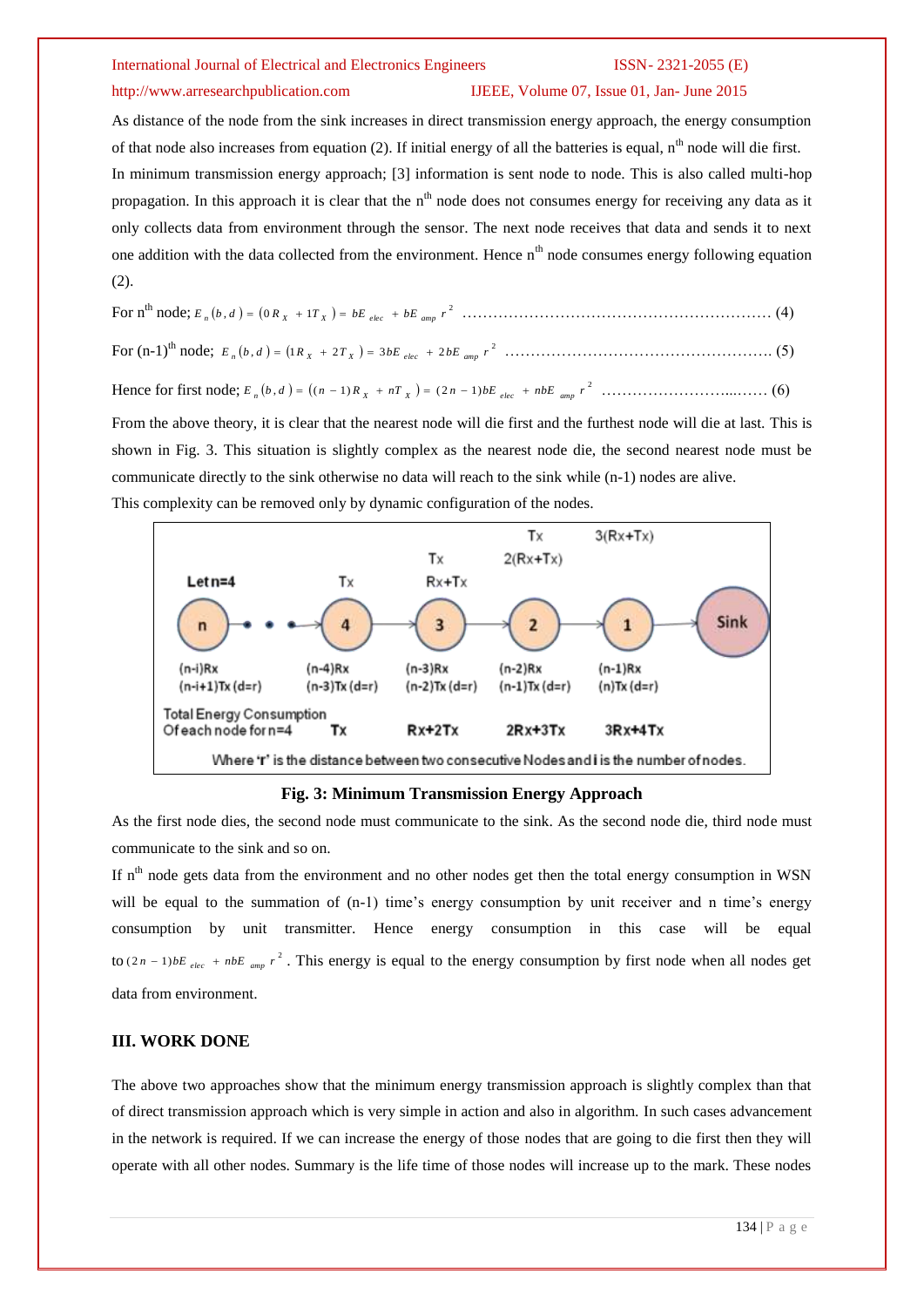# http://www.arresearchpublication.com IJEEE, Volume 07, Issue 01, Jan- June 2015

can be 10%, 20%, 50% etc. This is very helpful in minimum transmission energy approach as this use multi-hop technique and nearest node dies first in this case.

# **IV. SIMULATION AND VERIFICATION OF RESULT**

Let,  $E_{amp} = 100 \times 10^{-12}$  J/m<sup>2</sup>-bits,  $E_{elec} = 50 \times 10^{-9}$  J/bits, N=1000 nodes,  $b = 2000$  bits/sec, D=2000 meter.



# **Fig. 3: Comparison for n<sup>th</sup> Node Fig. 4: Comparison for whole Network**

Fig. 3 shows the plot comparison of Direct and minimum transmission energy protocols. This is done for the n<sup>th</sup> node (outermost node) and combines energy consumption by all the nodes when only n<sup>th</sup> node get data from environment and other nodes have their receiver switched off. There is always a distance where both the approaches consume equal energy. This distance can be described as

2 2 *r n r equal* . ……………………………………………………………………………………………… (7)

Below this distance, direct transmission approach is better than minimum transmission approach as shown in plot.

Fig. 4 shows the energy advancement and it is clear that if advanced nodes are placed at suitable positions in the network then it is very useful. The diagram also shows that the energy advancement is always better than its normal approach.

The project is verified using simulation software (MATLAB 2011b).

### **V. CONCLUSION AND FUTURE SCOPE**

This analysis shows that the energy advancement is always better than the normal of its approach. Direct transmission approach consumes less energy than that of minimum transmission energy approach below a certain distance. Future protocols will always simulate for the nodes deployments with very low distance between them. Therefore, direct transmission approach is useful in future protocols and analysis.

### **VI. ACKNOWLEDGEMENT**

On the submission of our paper, we would like to extend my gratitude  $\&$  sincere thanks to Mr. Ram Krishna Sharma (Department of Electronics and Communication Engineering, UIT, Allahabad) for his constant motivation and support during the course of our work during last one year. We would also like to thank to our